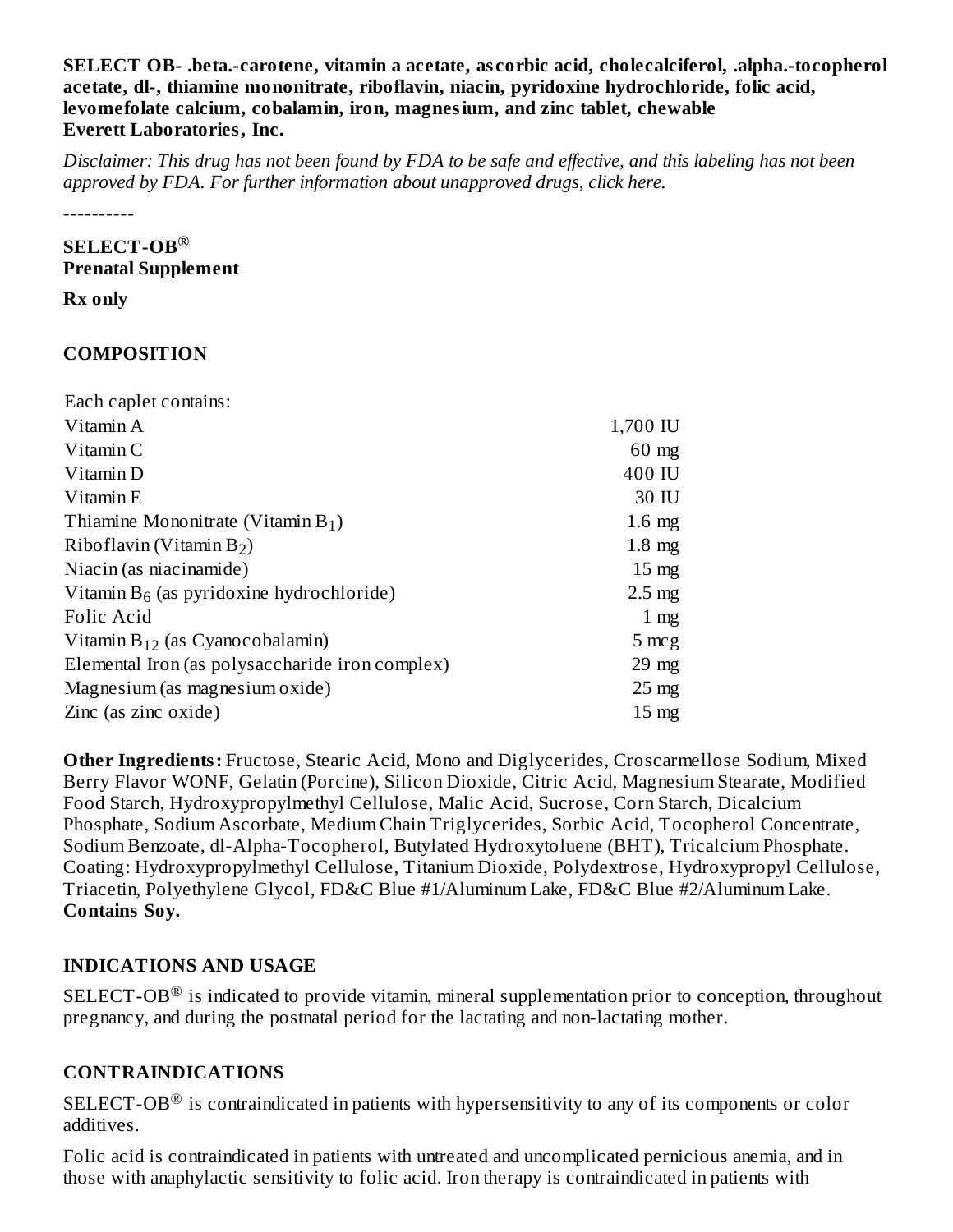hemochromatosis and patients with iron storage disease or the potential for iron storage disease due to chronic hemolytic anemia (e.g., inherited anomalies of hemoglobin structure or synthesis and/or red cell enzyme deficiencies, etc.), pyridoxine responsive anemia, or cirrhosis of the liver.

Cyanocobalamin is contraindicated in patients with sensitivity to cobalt or to cyanocobalamin (vitamin  $B_{12}$ ).

#### **WARNING**

Accidental overdose of iron-containing products is a leading cause of fatal poisoning in children under 6. Keep this product out of the reach of children. In case of accidental overdose, call a doctor or a Poison Control Center immediately.

#### **WARNINGS/PRECAUTIONS**

SELECT-OB $^\circledR$  should be used with caution in patients with known sensitivity or allergy to soy.

Vitamin D supplementation should be used with caution in those with hypercalcemia or conditions that may lead to hypercalcemia such as hyperparathyroidism and those who form calcium-containing kidney stones. High doses of vitamin D can lead to elevated levels of calcium that reside in the blood and soft tissues. Bone pain, high blood pressure, formation of kidney stones, renal failure, and increased risk of heart disease can occur. Prolonged use of iron salts may produce iron storage disease.

Folic acid, especially in doses above 0.1 mg daily, may obscure pernicious anemia, in that hematologic remission may occur while neurological manifestations remain progressive. The use of folic acid doses above 1 mg daily may precipitate or exacerbate the neurological damage of vitamin  $\rm B_{12}$ deficiency. Consumption of more than 3 grams of omega-3 fatty acids per day from all sources may lead to excessive bleeding.

Supplemental intake of omega-3 fatty acids such as DHA exceeding 2 grams per day is not recommended. Avoid overdosage. Keep out of the reach of children.

#### **Drug Interactions**

High doses of folic acid may result in decreased serum levels of the anticonvulsant drugs. Vitamin D supplementation should not be given with large amounts of calcium in those with hypercalcemia or conditions that may lead to hypercalcemia such as hyperparathyroidism and those who form calciumcontaining kidney stones.

Zinc can inhibit the absorption of certain antibiotics; take at least 2 hours apart to minimize interactions. Consult appropriate references for additional specific vitamin-drug interactions.

#### **Information for Patients**

Patients should be counseled to disclose all medical conditions, including use of all medications, vitamins and supplements, pregnancy, and breast-feeding.

#### **Pediatric Us e**

Not for pediatric use.

### **ADVERSE REACTIONS**

Adverse reactions have been reported with specific vitamins and minerals, but generally at doses substantially higher than those in SELECT-OB $^{\circledR}$ .

### **DOSAGE AND ADMINISTRATION**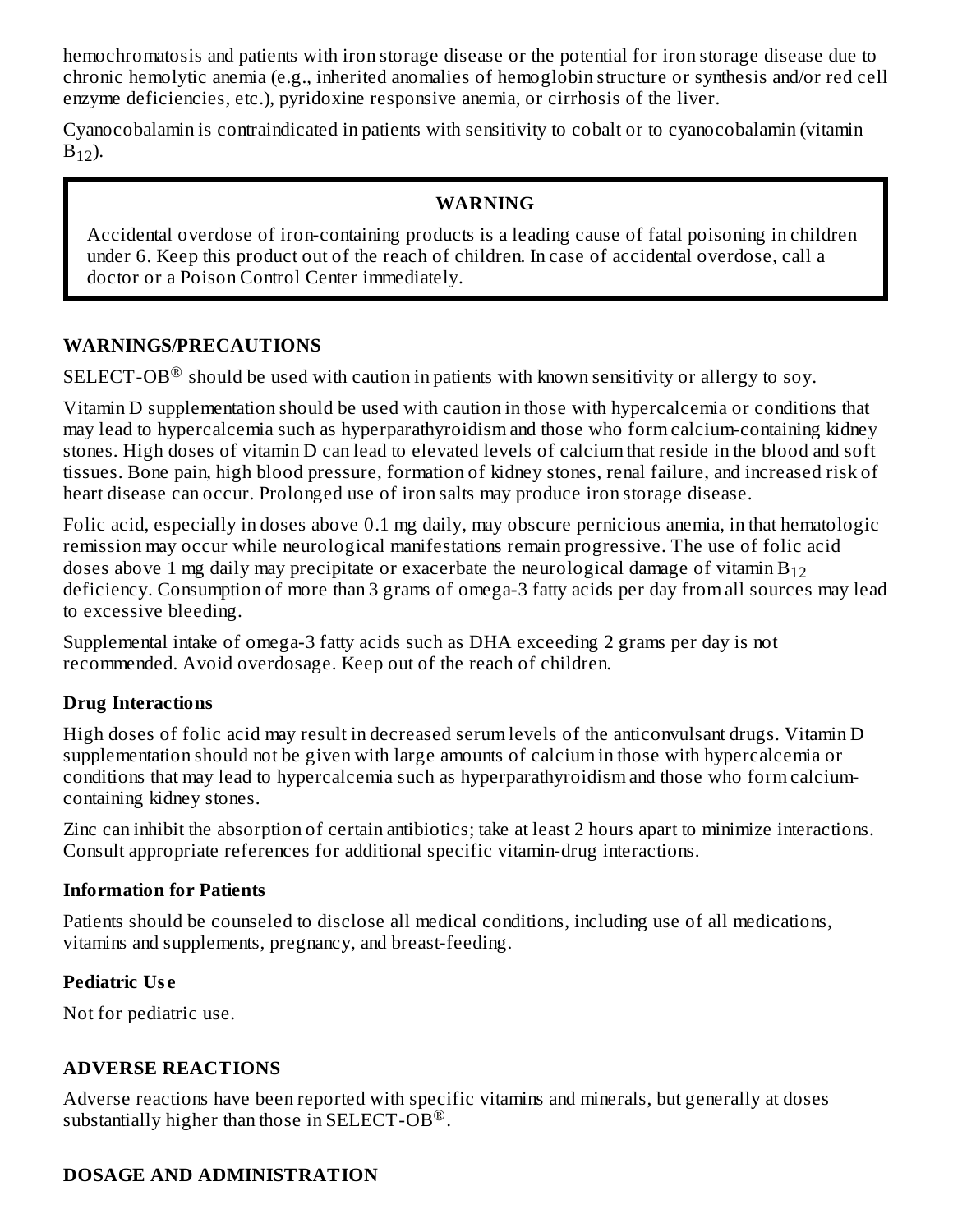Before, during and after pregnancy, one caplet daily, or as directed by a physician.

### **HOW SUPPLIED**

SELECT-OB $^\circledR$  is available as a light blue caplet debossed EV0077. Available in bottle of 90, (NDC 0642-0077-90).

Store at room temperature, approximately 15°-30°C (59°-86°F), avoid excessive heat and moisture.

Rx only

Manufactured for: **EVERETT LABORATORIES, INC. Chatham, NJ 07928** 1-877-324-9349

U.S. Patent No. 7,560,123 / 8,101,587 / 8,197,855 Select-OB $^\circledR$  is a trademark of Everett Laboratories, Inc.

Rev. 03/13 6876

### **PRINCIPAL DISPLAY PANEL - 90 Caplet Bottle Label**

**NDC 0642-0077-90**

**Select-OB ®Prenatal Supplement**

**90 Caplets Rx only**



# **SELECT OB**

.beta.-carotene, vitamin a acetate, ascorbic acid, cholecalciferol, .alpha.-tocopherol acetate, dl-, thiamine mononitrate, riboflavin, niacin, pyridoxine hydrochloride, folic acid, levomefolate calcium, cobalamin, iron, magnesium, and zinc tablet, chewable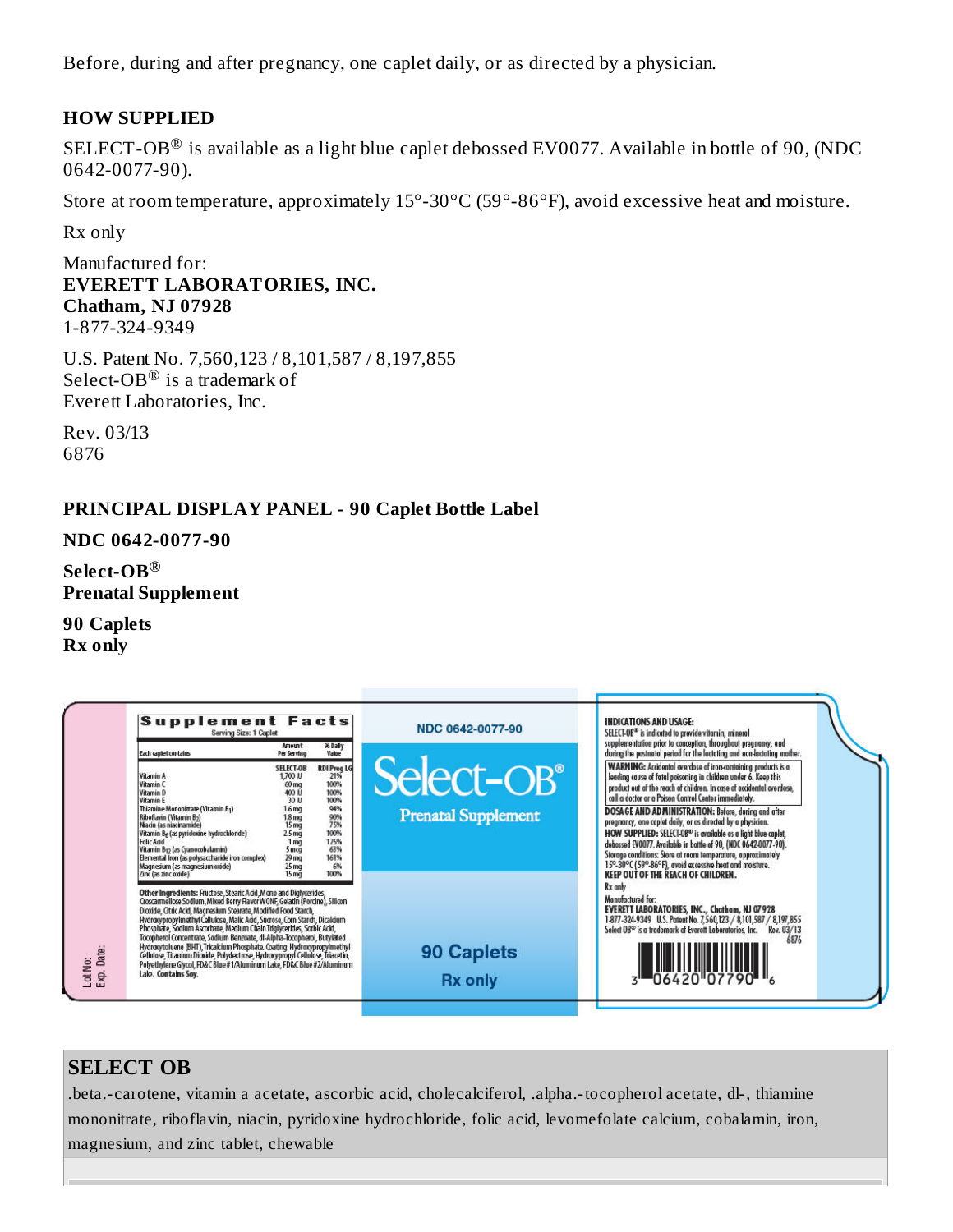| <b>Product Information</b>     |                         |                    |               |
|--------------------------------|-------------------------|--------------------|---------------|
| Product Type                   | HUMAN PRESCRIPTION DRUG | Item Code (Source) | NDC:0642-0077 |
| <b>Route of Administration</b> | ORAL                    |                    |               |

| <b>Active Ingredient/Active Moiety</b>                                                             |                                       |                  |  |  |
|----------------------------------------------------------------------------------------------------|---------------------------------------|------------------|--|--|
| <b>Ingredient Name</b>                                                                             | <b>Basis of Strength</b>              | Strength         |  |  |
| .Beta.-Carotene (UNII: 01YAE03M7J) (.Beta.-Carotene - UNII:01YAE03M7J)                             | .Beta.-Carotene                       | 600 [iU]         |  |  |
| VITAMIN A ACETATE (UNII: 3LE3D9 D6OY) (VITAMIN A - UNII:8 1G40 H8 B0T)                             | <b>VITAMINA</b>                       | 1100 [iU]        |  |  |
| Ascorbic Acid (UNII: PQ6CK8PD0R) (Ascorbic Acid - UNII:PQ6CK8PD0R)                                 | Ascorbic Acid                         | $60$ mg          |  |  |
| CHOLECALCIFEROL (UNII: 1C6V77QF41) (Cholecalciferol - UNII:1C6V77QF41)                             | CHOLECALCIFEROL                       | 400 [iU]         |  |  |
| ALPHA.-TOCOPHEROL ACETATE, DL- (UNII: WR1WPI7EW8) (.ALPHA.-TOCOPHEROL, DL-<br>$-$ UNII:7QWA1RIO01) | $ALPHA$ .<br>TOCOPHEROL, DL-          | 30 [iU]          |  |  |
| THIAMINE MONONITRATE (UNII: 8 K0 I0 49 19 X) (THIAMINE ION - UNII:4ABT0 J9 45J)                    | <b>THIAMINE</b>                       | $1.6$ mg         |  |  |
| Riboflavin (UNII: TLM2976OFR) (Riboflavin - UNII:TLM2976OFR)                                       | Ribo flavin                           | $1.8$ mg         |  |  |
| <b>Niacin</b> (UNII: 2679 MF687A) (Niacin - UNII:2679 MF687A)                                      | Niacin                                | $15 \text{ mg}$  |  |  |
| Pyridoxine Hydrochloride (UNII: 68Y4CF58BV) (Pyridoxine - UNII:KV2JZ1BI6Z)                         | Pyrido xine<br>Hydro chlo ride        | $2.5 \text{ mg}$ |  |  |
| Folic Acid (UNII: 935E97BOY8) (Folic Acid - UNII: 935E97BOY8)                                      | Folic Acid                            | $0.4$ mg         |  |  |
| LEVOMEFOLATE CALCIUM (UNII: A9R10K3F2F) (LEVOMEFOLIC ACID -<br>UNII:8 S95DH25XC)                   | <b>LEVOMEFOLATE</b><br><b>CALCIUM</b> | $0.6$ mg         |  |  |
| Cobalamin (UNII: $8406EY2OQA$ ) (Cobalamin - UNII: $8406EY2OQA$ )                                  | Cobalamin                             | 5 <sub>ug</sub>  |  |  |
| Iron (UNII: E1UOL152H7) (Iron - UNII:E1UOL152H7)                                                   | Iro n                                 | $29$ mg          |  |  |
| Magnesium (UNII: I38 ZP9992A) (Magnesium - UNII: I38 ZP9992A)                                      | Magnesium                             | 25 <sub>mg</sub> |  |  |
| Zinc (UNII: J41CSQ7QDS) (Zinc - UNII:J41CSQ7QDS)                                                   | Zinc                                  | $15 \text{ mg}$  |  |  |

| <b>Inactive Ingredients</b>                               |          |
|-----------------------------------------------------------|----------|
| <b>Ingredient Name</b>                                    | Strength |
| FRUCTOSE (UNII: 6YSS42VSEV)                               |          |
| <b>STEARIC ACID (UNII: 4ELV7Z65AP)</b>                    |          |
| CROSCARMELLOSE SODIUM (UNII: M28OL1HH48)                  |          |
| <b>MALTODEXTRIN (UNII: 7CVR7L4A2D)</b>                    |          |
| HYPROMELLOSES (UNII: 3NXW29V3WO)                          |          |
| <b>SILICON DIO XIDE (UNII: ETJ7Z6 XBU4)</b>               |          |
| CITRIC ACID MONOHYDRATE (UNII: 2968 PHW8 QP)              |          |
| TITANIUM DIO XIDE (UNII: 15FIX9V2JP)                      |          |
| POLYDEXTROSE (UNII: VH2XOU12IE)                           |          |
| MAGNESIUM STEARATE (UNII: 70097M6I30)                     |          |
| <b>MALIC ACID (UNII: 817L1N4CKP)</b>                      |          |
| HYDROXYPROPYL CELLULOSE (TYPE H) (UNII: RFW2ET671P)       |          |
| <b>TRIACETIN</b> (UNII: XHX3C3X673)                       |          |
| STARCH, CORN (UNII: O8232NY3SJ)                           |          |
| SUCROSE (UNII: C151H8 M554)                               |          |
| <b>ACACIA</b> (UNII: 5C5403N26O)                          |          |
| POLYETHYLENE GLYCOLS (UNII: 3WJQ0SDW1A)                   |          |
| CALCIUM PHO SPHATE, DIBASIC, ANHYDROUS (UNII: L11K75P92J) |          |
| FD&C BLUE NO. 1 (UNII: H3R47K3TBD)                        |          |
| FD&C BLUE NO. 2 (UNII: L06K8R7DQK)                        |          |
| SODIUM ASCORBATE (UNII: S033EH8359)                       |          |